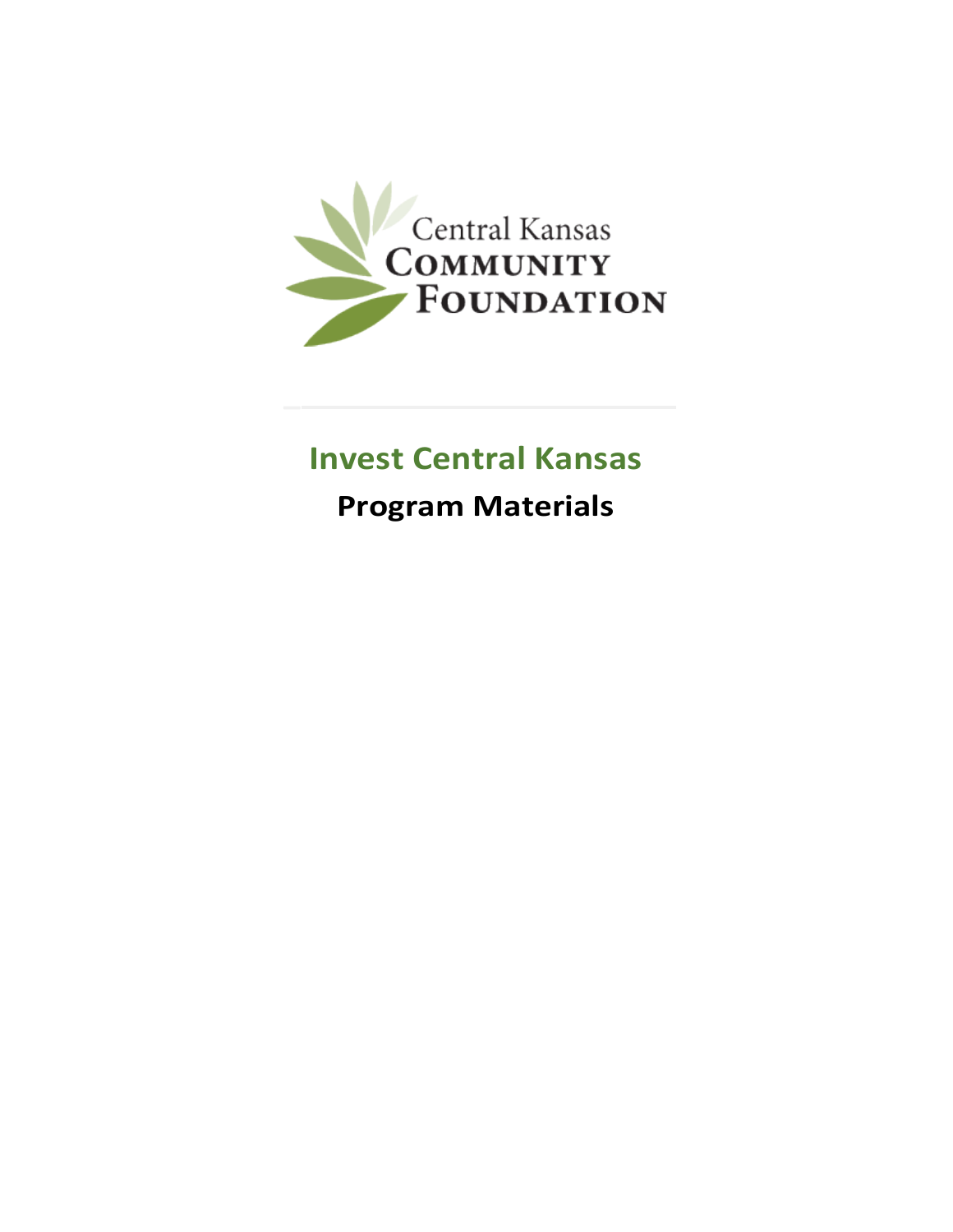# **Table of Contents**

### **About this packet**

LOCUS believes foundations everywhere should work alongside communities to grow economies that work for all. That's why we appreciate the opportunity to work with you - the staff, board, and community partners of the Central Kansas Community Foundation – to develop a local impact investing strategy to support your region.

We acknowledge and are grateful for the role that peer exchange plays in advancing the field of local impact investing, and now that the Foundation has more deeply joined this movement, we encourage you to share your leanings, experiences, and progress with your peers. We also believe that the process that the Foundation underwent is an invaluable input into the creation of the following policies, program guidelines, and implementation tools. We hope that when/if the Foundation connects with peers, you and your representatives will appropriately contextualize the journey that the Foundation underwent. The tools alone do not make a program – rather it's the culmination of the work we've accomplished together, building knowledge and resources specific to the opportunities and interests of your foundation and place.

As a reminder, the contents of this packet are unapproved drafts that require additional review by staff, advisors, legal counsel and board committees. LOCUS expects that the Foundation will independently evaluate our work and recommendations, decide if and how to move forward, and seek your own legal and financial advice from non-LOCUS advisors prior to acting. Unless otherwise noted and acknowledged, in writing, by LOCUS, all activities involved in strategy development, systems design, due diligence, investment support services or other LOCUS services are non-advisory activities and materials.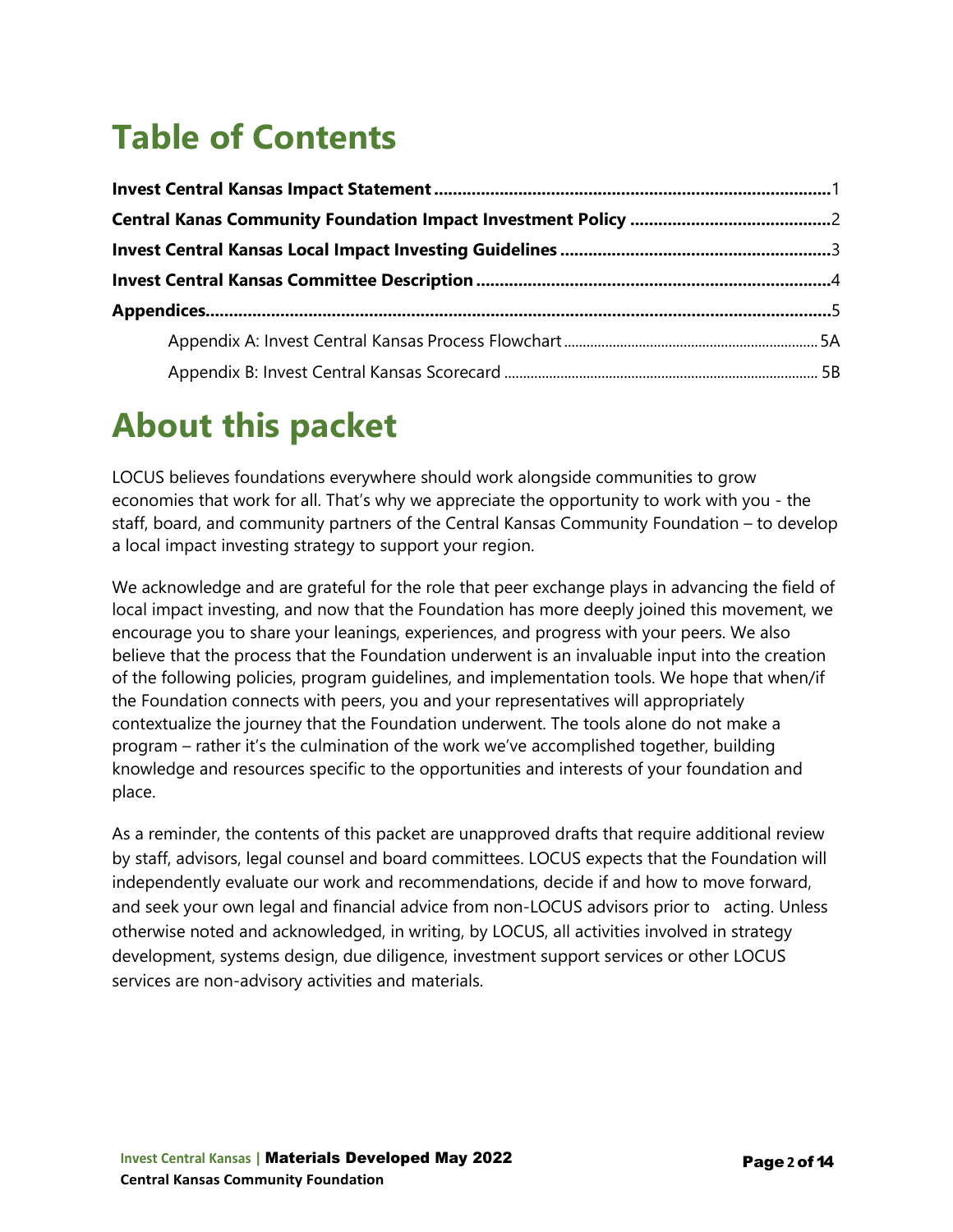## **1. Impact Statement**

Central Kansas Community Foundation seeks to build a sustainable local impact investing program, "**Invest Central Kansas**", to nurture a thriving and inclusive regional economy and enhance the health and quality of life of residents in Central Kansas. The program will seek to engage residents in the work of equitable community investing and make ready investable assets for community opportunities.

Central Kansas Community Foundation (CKCF) is founded on a mission of Building Stronger Communities Through Charitable Giving. CKCF acts as a steward, protecting the charitable dollars and watching out for donor interests in their lifetime and after. CKCF ensures that the gifts left to the community is always used in the manner intended, and to the best possible effect.

The Foundation provides:

- Personalized services, tools and resources that fit donor aspirations and community needs;
- Solutions to make giving an easy, flexible and effective process;
- Local expertise and in-depth understanding of community challenges and needs; and
- Community leadership in meeting those challenges and needs.

The long-term goal of our community foundation is to build permanent funds supported by many donors for the betterment of our service area.

Invest Central Kansas seeks a measurable community impact from its local impact investments. Financial return is also anticipated but secondary to community impact. In recognition of the Foundation's regional service area and robust affiliate model, Invest Central Kansas will prioritize investments that address regional needs and opportunities and seek collaboration with its Affiliates, community organizations and economic development organizations throughout the communities served by Central Kansas Community Foundation.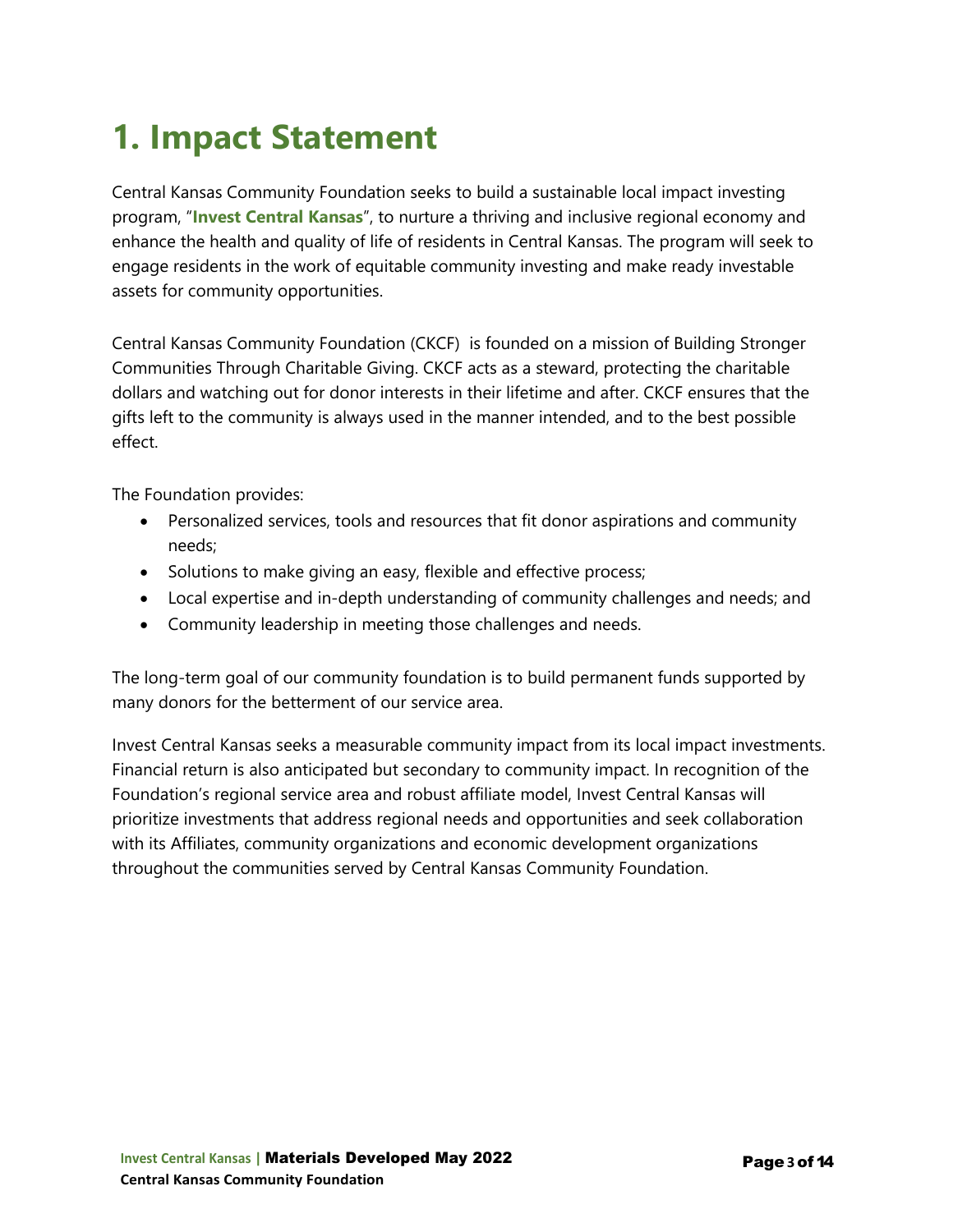#### Invest Central Kansas will engage its Affiliates in the following ways.

| <b>Investors</b><br>Up to 5% of the foundation's investable assets are<br>allocated to Invest Central Kansas, a pool of<br>impact investments in our region including areas<br>served by CKCF Affiliates.                                                                                             | <b>Investment (Deal) Spotters</b><br>Identifying potential investments will be the work<br>of staff, board, Affiliate leaders, advisory<br>committees, and volunteers. All opportunities will<br>be screened for community impact, risk, and<br>financial return.                                                                                                              |
|-------------------------------------------------------------------------------------------------------------------------------------------------------------------------------------------------------------------------------------------------------------------------------------------------------|--------------------------------------------------------------------------------------------------------------------------------------------------------------------------------------------------------------------------------------------------------------------------------------------------------------------------------------------------------------------------------|
| <b>Investment (Deal) Sponsors</b><br>Affiliates may recommend and co-invest in local<br>impact investments that benefit their community<br>and align to the goals of Invest Central Kansas.<br>Co-Invested funds are partially returned to the<br>Affiliate at the end of the term of the investment. | <b>Grantmakers</b><br>Healthy and resilient communities need<br>functioning community investment ecosystems.<br>And before opportunities are investable, they may<br>require capacity building grants for business plans<br>or technical assistance. Affiliates and their donors<br>may support these efforts directly or through<br><b>CKCF Local Impact Investing Funds.</b> |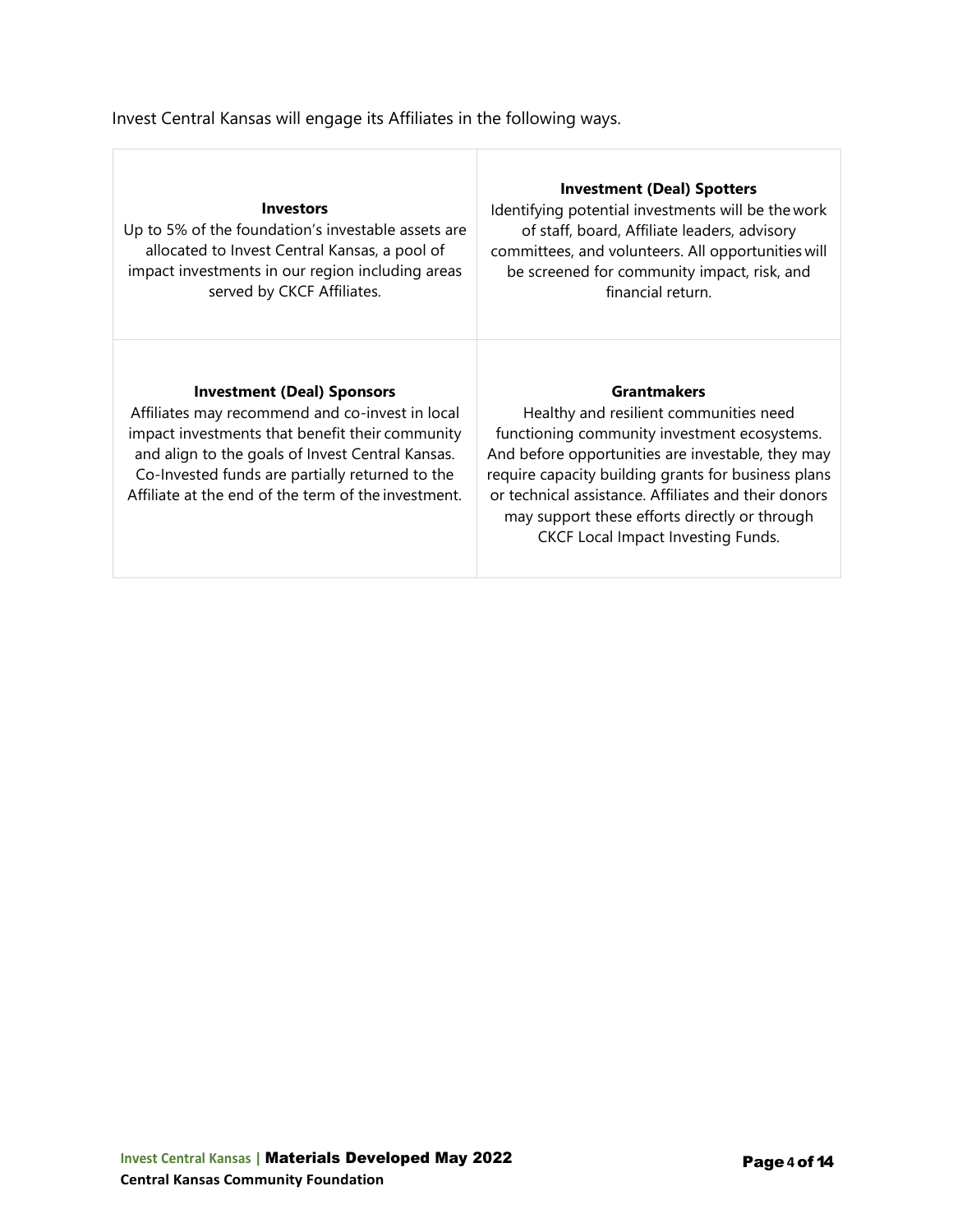# **2. Local Impact Investment Policy**

#### **1. SCOPE OF THIS POLICY**

This Local Impact Investing Policy ("Policy") is issued by the Central Kansas Community Foundation ("Foundation") Board ("Board") to create a mission-aligned local investing program called Invest Central Kansas ("Program") to nurture a thriving and inclusive regional economy and enhance the quality of life of residents in Central Kansas.

The Program is designed to be consistent with the Foundation's model of strong local affiliates and the values of community engagement and inclusivity. The Foundation seeks to address regional needs and opportunities and prioritize collaboration with area community and economic development organizations. The Foundation will regularly seek input from program participants, grantees, board members, affiliate advisors, donors, stakeholders, and those impacted by Foundation efforts.

#### **2. SOURCE AND USE OF FUNDS**

Program investments may be made into nonprofits, businesses, and funds that measurably advance the charitable mission of the Foundation and balance the Foundation's public benefit, charitable mission, and financial need purpose. To make Program investments, the Foundation may use:

- Up to 5% of discretionary investable Foundation assets, as a portfolio allocation. Agency funds, Operating funds, Short-Term Grant funding, and CRTs are exempt.
- Gifts or funds raised by sponsoring entities including affiliates and earmarked for the purpose of a specific investment.
- Gifts earmarked for the purpose of local impact investing and placed into local impact investment designated fund(s).

The Foundation will tolerate Program investments with lower financial return or higher levels of risk for local investments that generate commensurate mission-aligned community impact.

#### **3. GOVERNANCE**

The Board will make Program policy and investment decisions including investment approval. The Board may amend this Policy both upon their own initiative and upon consideration of the advice and recommendations of committees and Foundation staff. The Board may terminate the Program at any time. The Board will appoint an Invest Central Kansas Committee ("Committee").

The Committee will conduct risk and impact analysis on proposed and existing investments, make recommendations on Program actions and policy, and regularly report on investment performance to the Board. The Committee will have no fewer than five and no more than nine members including the Chair of the Finance Committee and at least two members of the Board.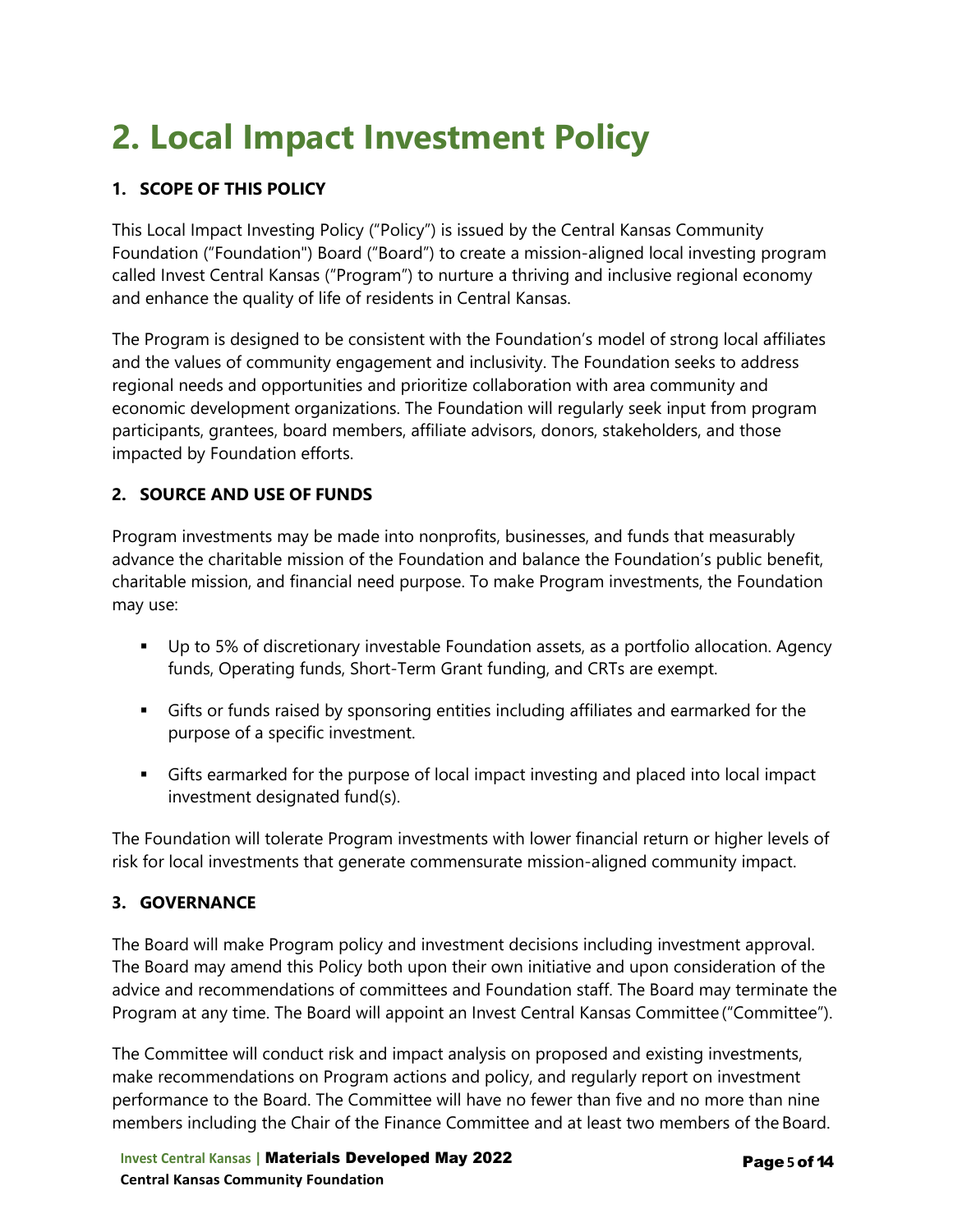The Committee will include members with expertise relevant to the practice of local investing, including law, community finance, planning, real estate development, entrepreneurship, and/or inclusive community processes.

The Committee will recommend, for Board approval, Invest Central Kansas Guidelines ("Guidelines"). The Guidelines will include impact objectives; impact measurements; financial targets; sourcing, monitoring, impact and financial reporting processes; and underwriting and due diligence criteria. They will review these Guidelines at least annually and make any recommendations for amendments to the Board for its consideration and approval.

The Committee may engage staff to source and assess investment opportunities and produce reports.

Once investments are approved, staff are authorized to facilitate any necessary agreements and processes to effectuate the investments under the oversight of the Board. The Foundation's staff will maintain detailed records on all investments and will produce financial and impact status reports for the Committee, Finance Committee, and Board, as applicable. Staff may engage consultants and other partners with expertise in facets of local investing in accordance with existing policies and approvals for contracting with external consultants and other partners.

In the case of delinguent payments greater than 30 days or investment losses, the staff will promptly notify the Committee and Board of any potential impairment and appropriate responses. Any changes in investment terms or conditions, write offs or collections must be reviewed and approved by the Board.

Adopted 12-13-2021

By:

Board Chair, Rachel Swartzendruber Miller

By:

Board Secretary, Amy Budde

Invest Central Kansas | Materials Developed October 2021 **Central Kansas Community Foundation**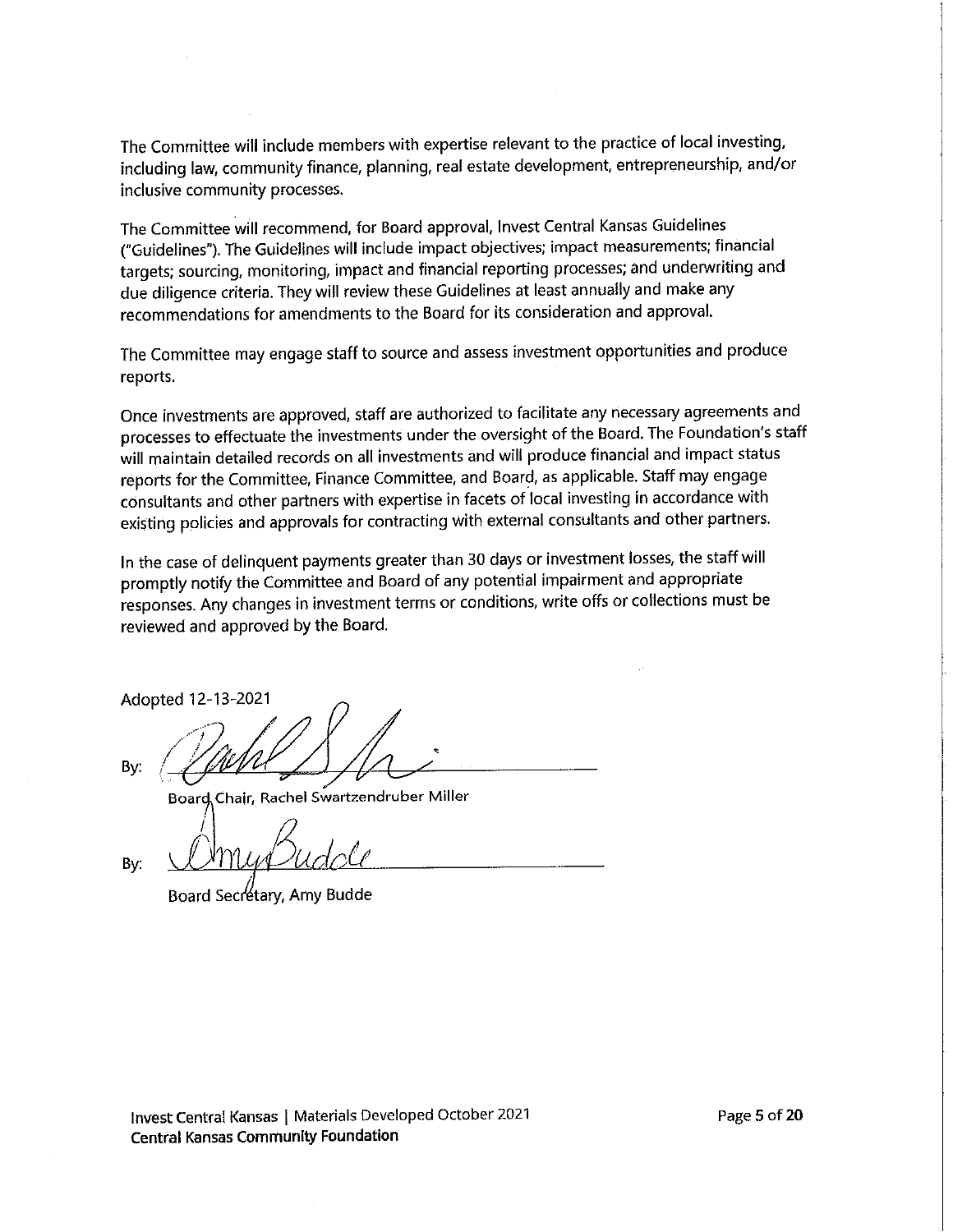## **3. Local Impact Investment Guidelines**

The Central Kansas Community Foundation ("Foundation" or "CKCF") Local Impact Investment Policy ("Policy") directs the Invest Central Kansas Committee ("Committee") to recommend a set of Local Impact Investment Guidelines ("Guidelines") to implement the Foundation's Local Impact Investing Program ("Program"). According to the Policy, the Guidelines should address: (I) investment impact (objectives and measures); (II) capitalization, source of funds and Affiliates; (III) financial return; (IV) risk; (V) investment process (sourcing, underwriting and due diligence criteria); (VI) monitoring (impact and financial reporting processes); and (VI) investment losses.

#### **I. INVESTMENT IMPACT**

The Foundation will target investments that advance the health and quality of life for residents of Central Kansas and address: (a) amenities to keep and attract residents in/to the region; (b) business development and entrepreneurship; (c) family sustaining employment; (d) housing; (e) workforce supports, especially quality child and family care; and (e) other opportunities aligned with the Foundation's mission. No project will be considered that does not directly align with CKCF's charitable purposes as stated in its organizational documents. The Foundation will give priority to investments that broadly and substantially improve the region. Investments that directly benefit an Affiliate community will be considered and will require a sponsor as outlined below. This regional approach will be evaluated after the initial 5-year pilot.

Investments should have objective measures that are appropriate for each proposed project. The Foundation will also collect qualitative stories of impact for inclusion in internal and external program reporting. The following table lists example measures aligning with the Foundation's impact goals.

| <b>Impact Targets</b>                                          | <b>Example Measures</b>                                                                                                                                                           |
|----------------------------------------------------------------|-----------------------------------------------------------------------------------------------------------------------------------------------------------------------------------|
| <b>Amenities to keep and attract</b><br>residents              | # or % increase of public recreational spaces/venues<br>٠<br># or % increase of successful entertainment and/or restaurant<br>$\blacksquare$<br>starts or expansions              |
| <b>Business development and</b><br>entrepreneurship            | # downtown business starts<br>\$ increase in sales for small businesses supported<br># and/or growth in sales for business owned by traditionally<br>٠<br>underserved populations |
| Housing, housing infrastructure                                | # of new homes<br>٠<br># of new senior apartments/condos<br>٠<br># of units of housing in downtown corridors<br>$\blacksquare$                                                    |
| <b>Workforce supports, especially</b><br>child and family care | # or % increase in quality childcare spots<br>٠                                                                                                                                   |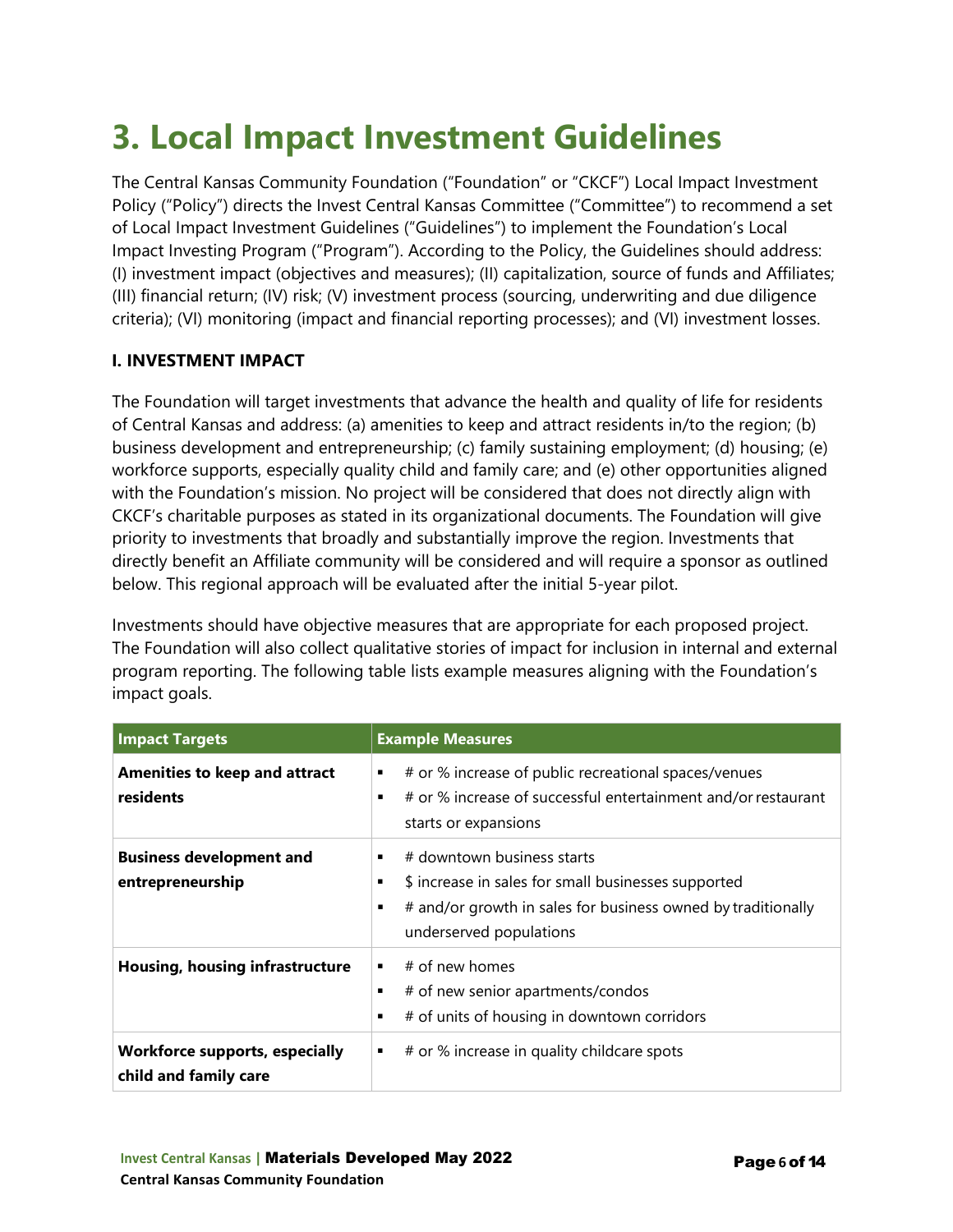#### **II. CAPITALIZATION SOURCE, USE OF FUNDS, AND AFFILIATES**

The Policy permits the Board to allocate up to 5% of the Foundation's discretionary investable assets for the Program as well as create funds and raise sponsorships to make local impact investments. The source and use of funds are detailed in the following table:

|                           | <b>Invest Central Kansas</b><br>Allocation<br>("Allocation")                                                                                                                           | Local Impact Investing Fund<br>("Fund")                                                                                                | Affiliate Sponsorship<br>("Sponsorship")                                                                                     |
|---------------------------|----------------------------------------------------------------------------------------------------------------------------------------------------------------------------------------|----------------------------------------------------------------------------------------------------------------------------------------|------------------------------------------------------------------------------------------------------------------------------|
| Source of<br><b>Funds</b> | Portfolio allocation drawn<br>from Foundation<br>discretionary invested assets<br>(excluding Agency funds)                                                                             | Donor-funded discretionary<br>fund capitalized from<br>irrevocable gifts or grants<br>designated for local impact<br>investing program | Restricted gift or grant to<br>CKCF provided/raised by<br>sponsoring Affiliate and<br>designated to a specific<br>investment |
| Use of Funds              | Regional investments and<br>Affiliate sponsored<br>investments (80% of the<br>investments) including debt,<br>equity, guarantees in non-<br>profits, businesses, and<br>intermediaries | Regional investments,<br>Affiliate sponsored<br>investments, grants to<br>support program, fees, and<br>program operation expenses     | Affiliate sponsored<br>investments (20% of the<br>investment)                                                                |

**Affiliate Sponsorship**: The Foundation will look to its Affiliates and other community partners to help identify local impact investments. An Affiliate may recommend an investment they believe has substantial local benefit. If an Affiliate recommends such an investment for consideration by Invest Central Kansas, the Affiliate will be expected to commit to the investment by providing sponsorship. An Affiliate sponsorship requires: (a) completion an Invest Central Kansas Sponsor application which outlines reasons for supporting the investment, and (b) a pledge to raise 20% of the total investment (the "sponsorship") to be gifted to Invest Central Kansas. The Affiliate sponsor commitment is formalized through completion of the Affiliate Sponsorship agreement, including a brief application and pledge form, between the Affiliate sponsor and the Foundation.

If the Foundation and other community partners identify an investment that directly benefits an Affiliate community, the Foundation will refer the investee to the appropriate Affiliate for further consideration. The decision to recommend and provide sponsorship for a referred investment to Invest Central Kansas is the responsibility of the Affiliate. There is no obligation for an Affiliate to recommend a referred investment to Invest Central Kansas.

If the Invest Central Kansas Committee and Foundation Board approve an investment sponsored by an Affiliate, the Affiliate will be expected to support the investment by contributing 20% of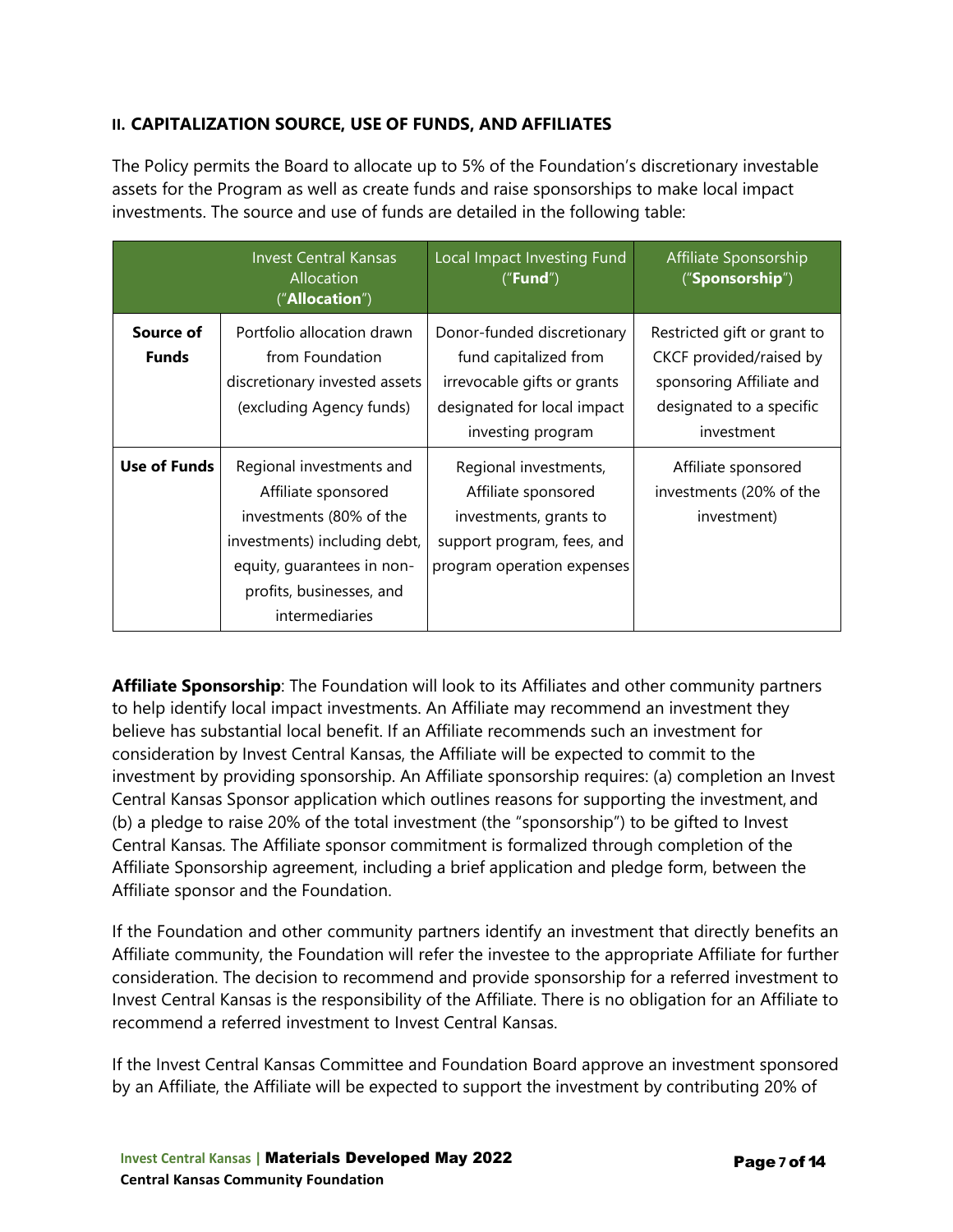the total investment within 6-months of the investment closing. The method by which the sponsorship is achieved may be determined by the Affiliate, so long as it conforms to existing policies. Most often, an Affiliate will meet the sponsorship commitment by raising new dollars through solicitation of existing or new donors. If the Affiliate is unable to meet its sponsorship commitment within the agreed upon timeline, the Foundation may apply the Affiliate's current and future grant distribution to complete the commitments such action will only be taken in consultation with the Affiliate sponsor and approval of the Foundation Board.

In the case of an investment that provides significant and direct benefit to more than one Affiliate community, the Foundation may at its discretion, require a shared Sponsorship. The Foundation may also determine that an investment provides such broad regional impact that it's impossible to designate an Affiliate sponsor and therefore, may elect to waive the sponsorship requirement.

As with all investment activity, local impact investing comes with risk – although the Foundation will work to mitigate risk through deployment guardrails, investment criteria, and monitoring. In the case of failed investments, sponsorship dollars are treated as first loss.

In the case of successful investments, sponsorship dollars are partially refundable to the affiliate upon completion of the investment term. In general, at the end of the investment that includes an Affiliate sponsor, 10% of the investment principal and returns are credited to the Affiliate as unrestricted dollars; 10% of the investment principal and returns are credited to the Local Impact Investing Fund to be used to support future Invest Central Kansas investments; and 80% of the investment principal and returns recycle to the Foundation's investment portfolio. The specific figures will depend on the parameters of each investment and therefore will be identified and agreed upon in writing through the Affiliate Sponsorship agreement.

#### **III. FINANCIAL RETURN**

The Board has an obligation to use an investment strategy that reflects the financial needs, charitable mission, and public benefit purposes of the Foundation. Over time, the Program will see a local impact investment portfolio that maintains the spending power of assets net of expenses/fees.. The weight of the impact to be achieved is considered solely and shall be focus prior to any financial return. Repayment and returns will go back to the source of funds, except in the case of Affiliate sponsorship which is outlined above. The Board understands that the Program may not immediately meet these benchmarks and that greater social impact may justify lower financial return. The Committee will review the financial performance goals once the volume and risk return profile of various investments is better understood.

#### **IV. RISK**

In furtherance of the Program goals, the Committee, with support of Foundation staff, will take reasonable measures to understand both transaction and portfolio level risks. As with all investment activity, local impact investing comes with risk – though, these risks can be managed through strategic policies, process, and practice.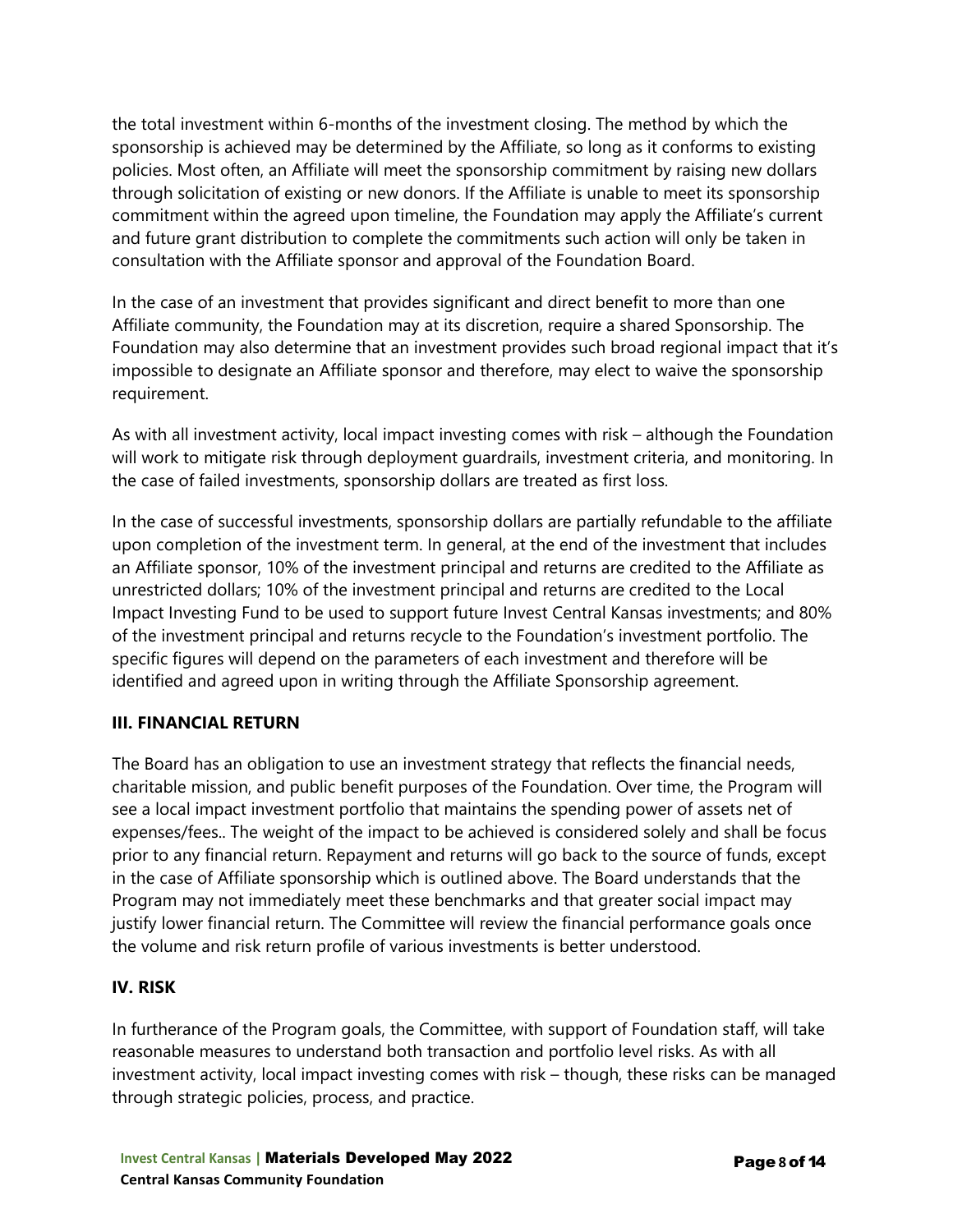The Committee will manage risk through (A) investment deployment guardrails and (B) investment assessment criteria standards.

#### **A. Investment Deployment Guardrails**

Investment Deployment Guardrails promote Invest Central Kansas program success by limiting investment concentration in any one entity or sector and promoting paced deployment for liquidity and reinvestment in emergent community opportunities. If the Foundation identifies an investment opportunity with high community impact that falls outside the parameters of the Investment Deployment Guardrails, the Committee may recommend an investment exception. An exception requires unanimous vote of the Committee and majority vote of the Board to be approved.

| Program<br>Component                        | <b>Allocation Guardrail</b>                                                       |                                                                               |  |
|---------------------------------------------|-----------------------------------------------------------------------------------|-------------------------------------------------------------------------------|--|
|                                             | Invest Central Kansas will deploy funds in tranches over time. This pacing will   |                                                                               |  |
| <b>Annual Distribution</b>                  |                                                                                   | permit the Foundation to make prudent progress towards local impact goals.    |  |
| Cap                                         |                                                                                   | The Foundation will not distribute more than 40% of the funds available under |  |
|                                             | the policy each year (approximately \$400,000).                                   |                                                                               |  |
|                                             | Entities receiving investments may be either nonprofit or for-profit entities.    |                                                                               |  |
|                                             | Both direct and intermediary level investments will be considered.                |                                                                               |  |
| <b>Permitted</b><br><b>Investment Types</b> | Primarily consider debt and quarantee investment instruments.                     |                                                                               |  |
|                                             | In the case of debt, the receiving entity must have a readily identifiable source |                                                                               |  |
|                                             | of income or asset base for repaying the investment.                              |                                                                               |  |
| Geography                                   | Prioritize impact investments with regional community impact.                     |                                                                               |  |
|                                             |                                                                                   | The maximum single investment                                                 |  |
| <b>Investment Amount</b>                    | No minimums                                                                       | amount is 40% of the funds available                                          |  |
|                                             |                                                                                   | under the policy or \$1,000,000                                               |  |
|                                             |                                                                                   | whichever is less.                                                            |  |
| <b>Diversification</b>                      | As a means of diversifying the Invest Central Kansas portfolio, the Program will  |                                                                               |  |
| <b>Efforts</b>                              | avoid concentrating investments in a single sector or entity.                     |                                                                               |  |
|                                             | It is preferred that the investment terms be within 3-5 years, although           |                                                                               |  |
|                                             | investment terms of 1-10 years are acceptable, subject to Committee and           |                                                                               |  |
| <b>Investment Term</b>                      | Board approval.                                                                   |                                                                               |  |
|                                             | No single investment should have an expected maturity or life span of more        |                                                                               |  |
|                                             | than 10 years. However, the Committee may use its discretion on a case-by-        |                                                                               |  |
|                                             | case basis to make longer term investments.                                       |                                                                               |  |
|                                             | In the case of sponsored investments, 80% of investment returns to the Invest     |                                                                               |  |
| <b>Repayment</b>                            | Central Kanas portfolio; 10% returns to the sponsoring Affiliate as unrestricted  |                                                                               |  |
|                                             | funds; 10% returns to the Local Impact Investing Fund                             |                                                                               |  |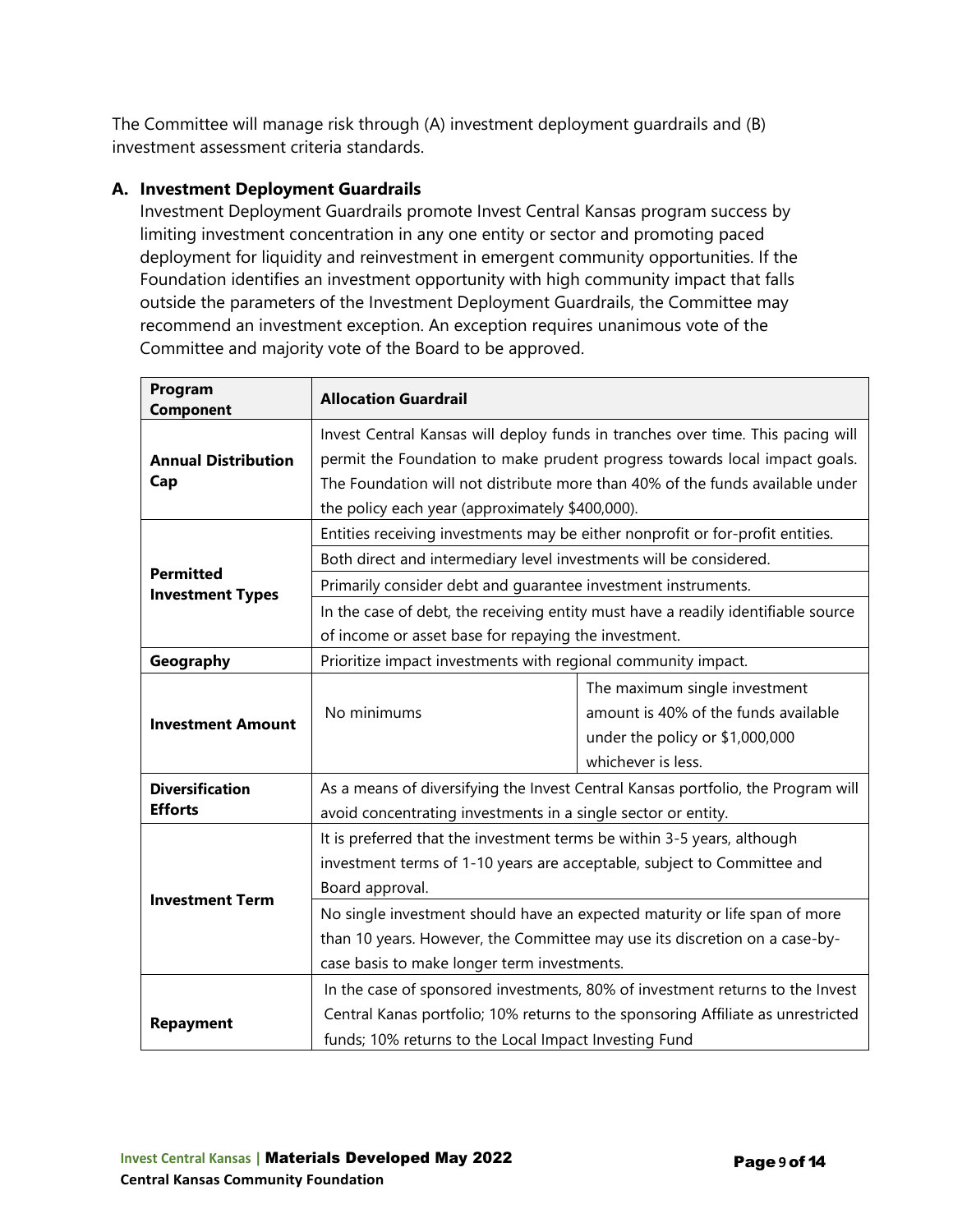#### **B. Investment Assessment Criteria and Standards**

The Committee, staff, and advisors, as applicable, will use an evaluation scorecard to perform an internal investment opportunity screening and assessment whereby they will:

- **E** Establish that investments are within the permissible investment criteria authorized by Board including alignment to the Program's impact goals and measurable outcomes.
- Assess local support of investments by inquiring about connection to existing efforts, community planning processes, engagement activities or other means.
- If there is an Affiliate sponsor, determine capacity to meet required sponsorship investment.
- **Investigate and determine the investee's capacity to successfully execute the investment** activity including full and timely repayment.
- **If all identify if, and what amount of, potential additional capital will be leveraged by the** Foundation's investment.
- **Establish that the Foundation's investment complements other capital providers.**
- Verify that investments do not unreasonably burden staff, pose a threat to the Foundation's reputation, likely cause negative outcomes, publicity, or public perception.
- And other criteria and standards recommended by the Committee.

**Investment Due Diligence**: Depending on the investment opportunity, the Committee may recommend securing and considering additional evaluation in the form of:

- a due diligence report commissioned by the Foundation to be performed by a capable third-party partner;
- a due diligence report created by a co-investment partner (e.g., bank or other financial institution/partner) that is shared to facilitate a prospective investment participation;
- a third-party report, not commissioned by the Foundation but made available to the staff and Committee, that underwrites a transaction's repayment capacity, organizational and management strength, investee contribution, and collateral coverage and positioning.

Where risk cannot be mitigated, risk will be balanced against community impact as highest consideration but also financial return. Any underwriting and due diligence will be fully documented and retained by the Foundation. The Foundation will have professional advisors review documents, transactions, agreements, and legal structures.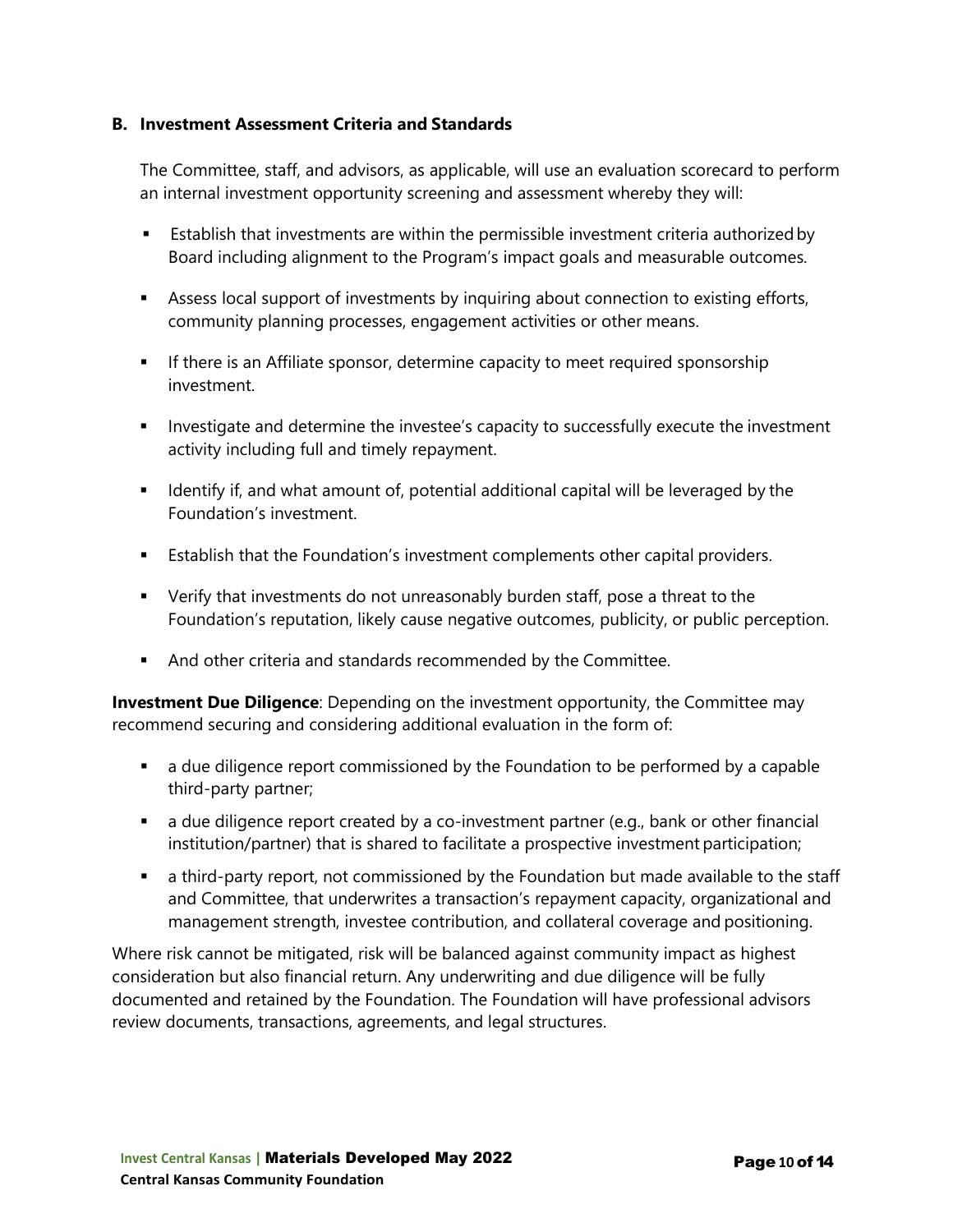#### **V. INVESTMENT PROCESS**

The Foundation will use the following framework to guide its local impact investing decisionmaking.

|        | <b>Description</b>                                                                                                                                                                                                                                                                                                                                                                                                                                                                                                                                                                                                                                                                                      | <b>Tools</b>                                                                                                                                               |
|--------|---------------------------------------------------------------------------------------------------------------------------------------------------------------------------------------------------------------------------------------------------------------------------------------------------------------------------------------------------------------------------------------------------------------------------------------------------------------------------------------------------------------------------------------------------------------------------------------------------------------------------------------------------------------------------------------------------------|------------------------------------------------------------------------------------------------------------------------------------------------------------|
| Source | Foundation staff identify and communicate with likely sourcing<br>partners including Affiliates, banks, nonprofits, community<br>development financial intermediaries, and others. Staff may also<br>share Program criteria publicly through presentations to Affiliate<br>board meetings, civic associations and by posting to the Foundation $\vert \bullet \vert$<br>website. Committee members will assist staff as needed.                                                                                                                                                                                                                                                                         | Standard sourcing<br>$\blacksquare$<br>questionnaire<br>Presentation deck,<br>$\blacksquare$<br>one-pager, or script<br>FAQs<br>Website (potentially)<br>٠ |
| Screen | Foundation staff conduct an internal assessment of an opportunity<br>to understand if the potential opportunity has significant regional<br>impact and falls within Program Guidelines approved by the Board.<br>If the opportunity impact directly benefits one Affiliate community,<br>Foundation staff will refer the opportunity to the appropriate<br>Affiliate for consideration.<br>If the Staff does not view the opportunity as viable, staff will<br>present to ICK Committee and the inquiry for funding will be<br>rejected for the investment at this stage. The Foundation staff will<br>report this result to the applicant and Affiliate sponsor (if<br>applicable) in a timely manner. | Scorecard<br>٠<br>Threshold<br>$\blacksquare$<br>Review for<br>charitable<br>impact<br>alignment<br>Standard referral<br>$\blacksquare$<br>message         |
| Apply  | If the proposed investment appears to meet the Program's criteria,<br>prospective investees will be invited to submit an application<br>including purpose of investment, use of capital, proposed terms,<br>repayment source, geographic location, experience of borrower, etc.<br>If the proposed investment is recommended by an Affiliate, they will<br>be invited to complete a short application describing their support<br>of the investment, and a commitment to raise 20% of the total<br>investment should it be approved (Sponsorship agreement)                                                                                                                                             | Investee Application<br>٠<br>and supplemental<br>materials (e.g.,<br>business plan)<br>Affiliate Sponsorship<br>agreement (if<br>applicable)               |
| Score  | Foundation staff prepares Preliminary Review Memo outlining the<br>investment opportunity. The Memo to the Review Committee will<br>include the investment scorecard, the application from the borrower,<br>and Affiliate Sponsorship agreement (if appropriate).                                                                                                                                                                                                                                                                                                                                                                                                                                       | <b>Preliminary Review</b><br>٠<br>Memo [Includes<br><b>Borrower and Affiliate</b><br>application as backup;<br>references scorecard]                       |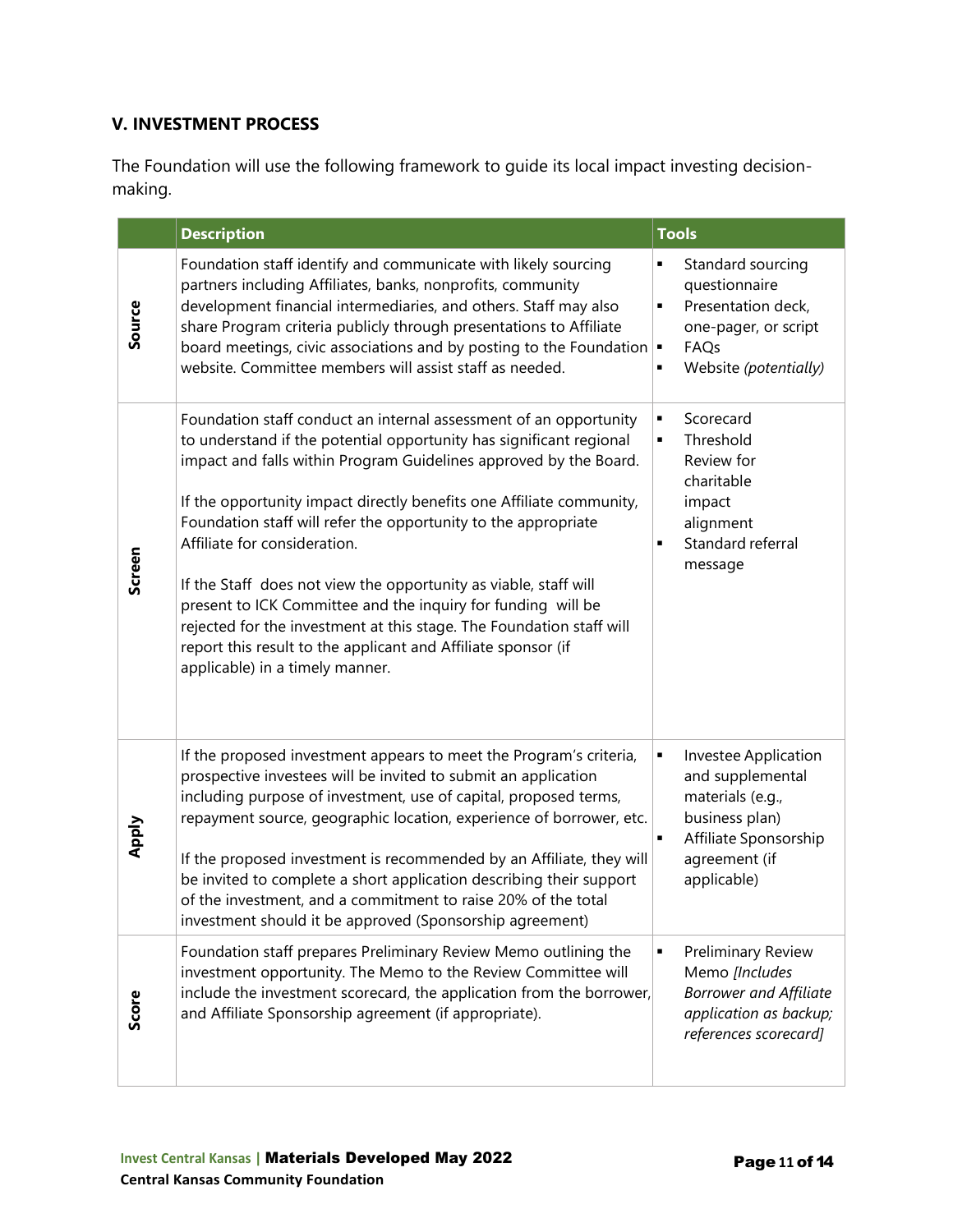|           | <b>Description</b>                                                                                                                                                                                                                                                                                                                                                                                                             | <b>Tools</b>                                                                                                                   |
|-----------|--------------------------------------------------------------------------------------------------------------------------------------------------------------------------------------------------------------------------------------------------------------------------------------------------------------------------------------------------------------------------------------------------------------------------------|--------------------------------------------------------------------------------------------------------------------------------|
| Review    | The Review Committee reviews the Preliminary Review Memo. Based =<br>on a discussion of the relative merits and weaknesses, and whether<br>the<br>program objectives can be met, the Committee makes a "go/no-go"<br>decision on whether to undertake full due diligence. The Committee<br>will provide guidance to staff on whether the due diligence should<br>be conducted internally or by an external consultant/advisor. | Committee Meeting(s)<br>Scorecard<br><b>Meeting Minutes</b><br>٠<br>(recorded action)                                          |
| Assess    | Any due diligence process and accompanying report should (a)<br>describe the opportunity and how it meets the Program's criteria;<br>(b) summarize the salient findings from the due diligence process;<br>(c) outline the key risks of the investment and mitigants; and (d)<br>outline preliminary investment terms.                                                                                                         | Due diligence or<br>٠<br>Third-party Report                                                                                    |
| Recommend | The due diligence report and any supplemental executive summary<br>memo or presentation created by the due diligence provider, or by<br>Foundation staff, is the basis for Review Committee discussion<br>following scoring. Their recommendation is taken to the ICK<br>Committee where a majority vote of the ICK Committee is required<br>to make recommendation for Board approval.                                        | Due diligence or<br>٠<br>Third-party report<br><b>Committee Meeting</b><br>٠<br>Minutes (recorded<br>action)                   |
| Approve   | Investments recommended by the ICK Committee for Board<br>approval will be considered by the Board. The Foundation staff,<br>with support from the Committee, will supply all documentation<br>necessary for Board review.                                                                                                                                                                                                     | <b>Board Meeting</b><br>٠<br>Materials<br><b>Board Meeting</b><br>٠<br>Minutes (recorded<br>action)                            |
| 9so<br>ū  | If approved by the Board, Foundation staff will close on the<br>transaction with the investee. Foundation staff will have professional<br>advisors review documents, transactions, agreements, and legal<br>structures.<br>Foundation staff will also finalize the Sponsorship agreement with<br>the appropriate Affiliate that includes timeline and expectations of<br>fulfilling the sponsorship.                           | <b>Closing Agreements</b><br>٠<br>and documents<br><b>Professional Advisor</b><br>٠<br>Review<br>Sponsorship<br>٠<br>agreement |
| Monitor   | Investees are generally required to submit financial statements on<br>some frequency, annual audited financials, and any other<br>information or impact metrics agreed to in advance. Frequency of<br>reporting and form of reports will be agreed upon through the<br>closing process.                                                                                                                                        | <b>Financial statements</b><br>٠<br>Notice of key<br>٠<br>operating changes<br>Impact reports<br>٠                             |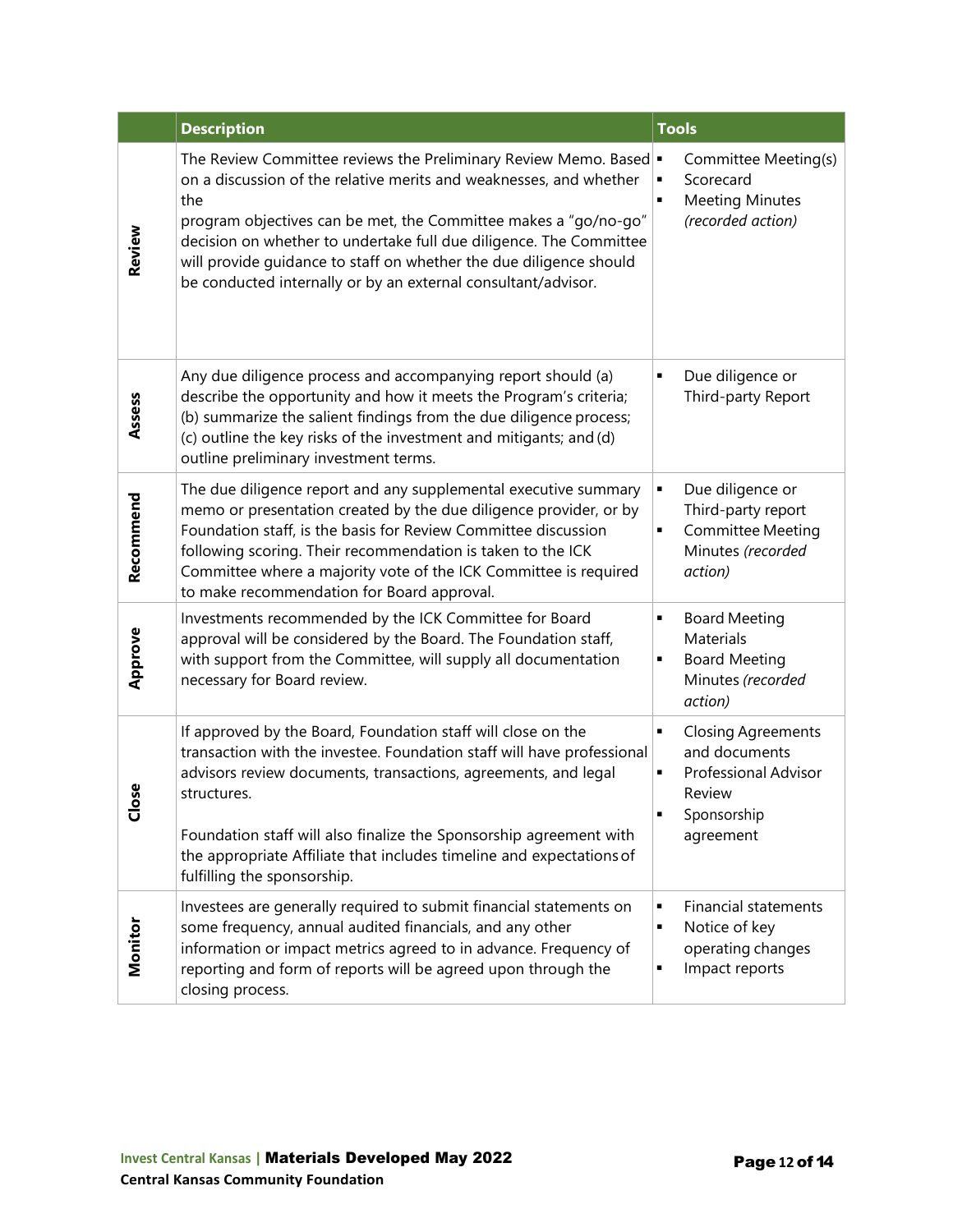#### **VI. MONITORING AND EVALUATION**

The Foundation will be authorized to begin making local impact investments upon ratification and adoption of these Guidelines.

The health of local impact investments will be reviewed at least quarterly relative to the initial financial projections, operating metrics, impact measurements, and compliance with covenants, where applicable. A deeper evaluation of the Program as well as individual investments will be conducted at least annually.

The Foundation staff will maintain detailed financial records on all investments and will produce financial status reports for the Committee and Board, as applicable. In the case of Affiliate sponsored investments, similar financial status reports will be provided to the Affiliate as outlined in the sponsorship agreement.

Foundation staff will identify and recommend for Committee approval appropriate communityimpact metrics for each investment within the Program – these measures of impact will vary depending on the nature and scope of each individual investment instrument. The Foundation staff will also recommend a summary 'dashboard' for the overall Program that will enable the Committee to easily review the Program portfolio. The Foundation staff will maintain community-impact data and will review and update the Program dashboard on an annual basis for the Committee, the Board, and others, as applicable.

The Committee will review these Guidelines at least annually and make any recommendations for amendments to the Board for its consideration and approval.

#### **VII. INVESTMENT LOSSES**

As directed by the Policy, the Foundation staff will promptly notify the Committee of any potential impairment in the case of delinquent payments of more than 30 days or anticipated investment losses. Any changes in loan terms or conditions must be reviewed and approved by the Board and, if applicable, communicated to the Affiliate sponsor in a timely manner.

In the case of failed investments, funds derived from sponsorships and the Local Impact Investing Fund are treated as first loss to the Allocation.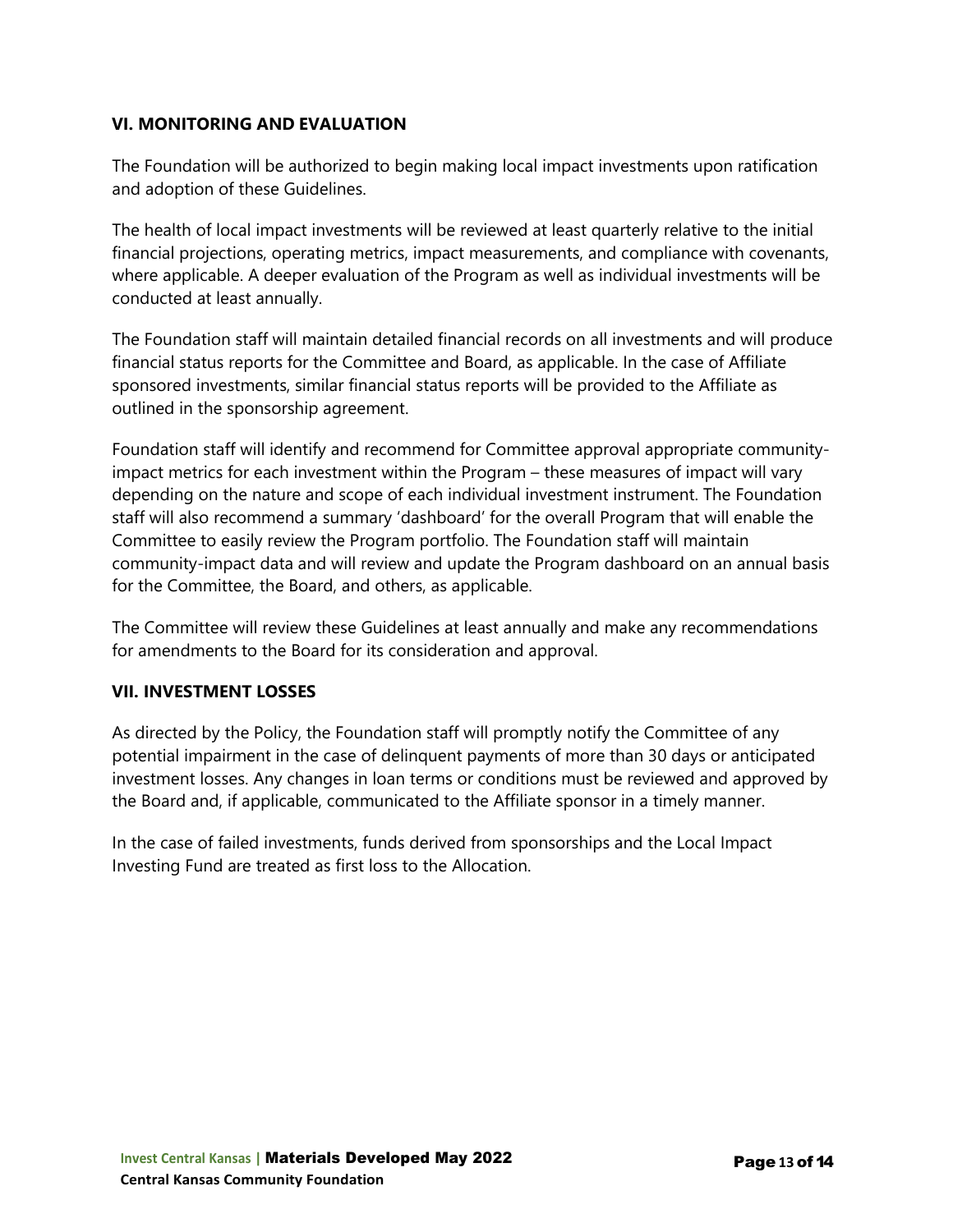### **4. ICK & Review Committee Description**

**Purpose:** Oversight and implementation of CKCF's local impact investing program – Invest Central Kansas – in accordance with the Foundation's adopted local impact investing policy and guidelines.

#### **Meetings:** Monthly – ICK Committee

As Needed **-** Review Committee

#### **Activities:**

Initial for All

- Each committee member completes a conflict-of-interest disclosure
- Each committee members completes a confidentiality disclosure
- Each committee member to complete a self-dealing disclosure and may also be required to complete a personal-liability agreement.

Immediate for ICK Committee

- Recommend for Board approval, Invest Central Kansas Guidelines (includes impact objectives; impact measurements; financial targets; sourcing, monitoring, impact and financial reporting processes; and underwriting and due diligence criteria)
- Assist staff with educating community stakeholders, including Affiliates, about program Ongoing for ICK Committee
- Work closely with staff to source and assess investment opportunities
- Conduct risk and impact analysis on proposed and existing local impact investments
- Make recommendations on Invest Central Kansas program actions
- Assist staff with closing investments especially selection of professional advisors (as needed) and Affiliate engagement and agreements
- Report to Board regularly on investment performance through quarterly dashboard
- In the case of delinquent payments greater than 30 days or investment losses, work with staff to make recommendations to the Board on appropriate response
- Annually, review Guidelines and make any recommendations for amendments to the Board

#### **ICK Committee Members:** Rod Kreie, Anthony Roy, Amy Budde, Becky Wolfe, Jennifer

Vogts

#### **Review Committee: Announcing Soon**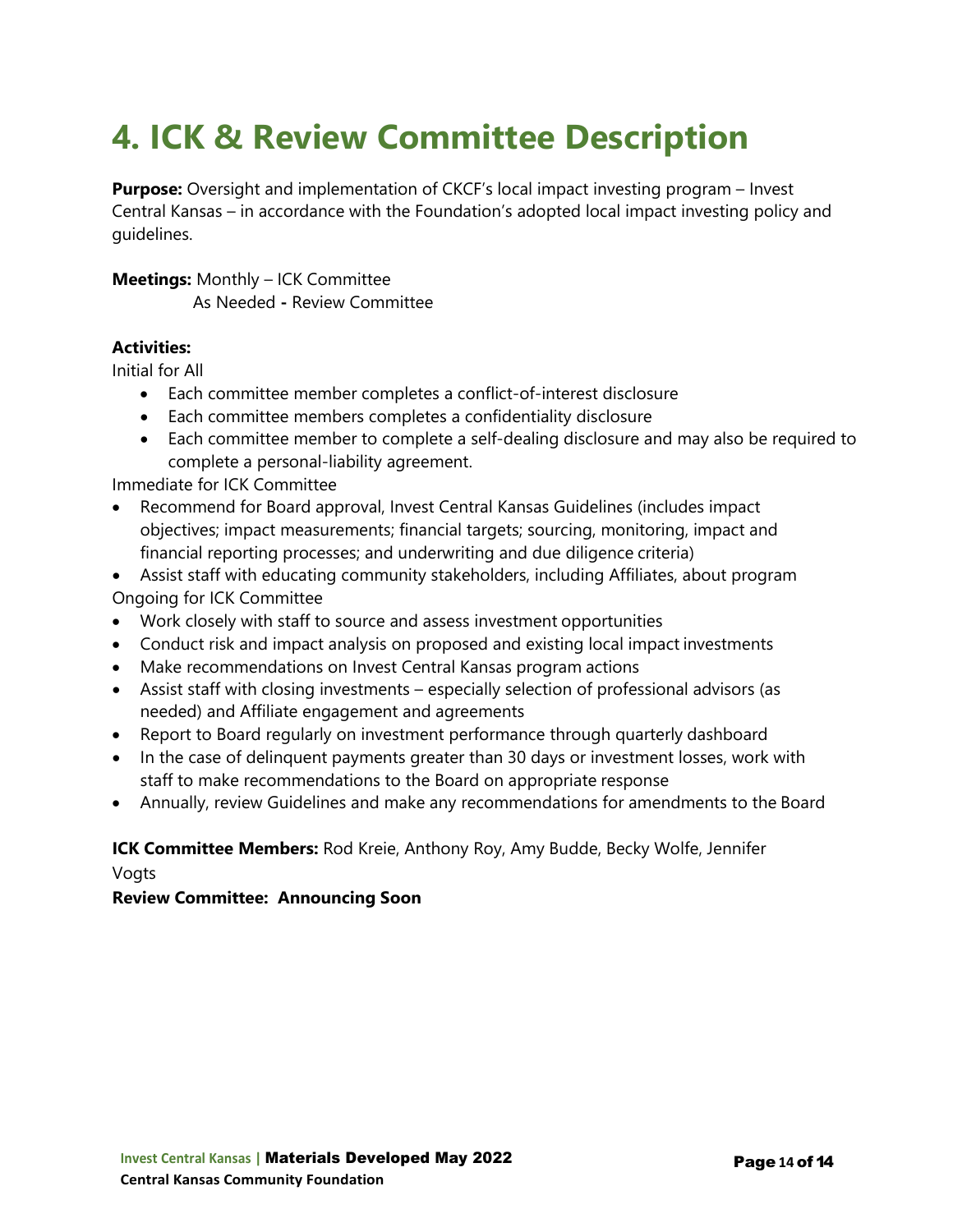### **5A. Appendix A: Invest Central Kansas Proposed Process Flowchart**



investment partners such as banks, NetWork Kansas, etc.) to service investment (send bills, collect payments, collect reporting).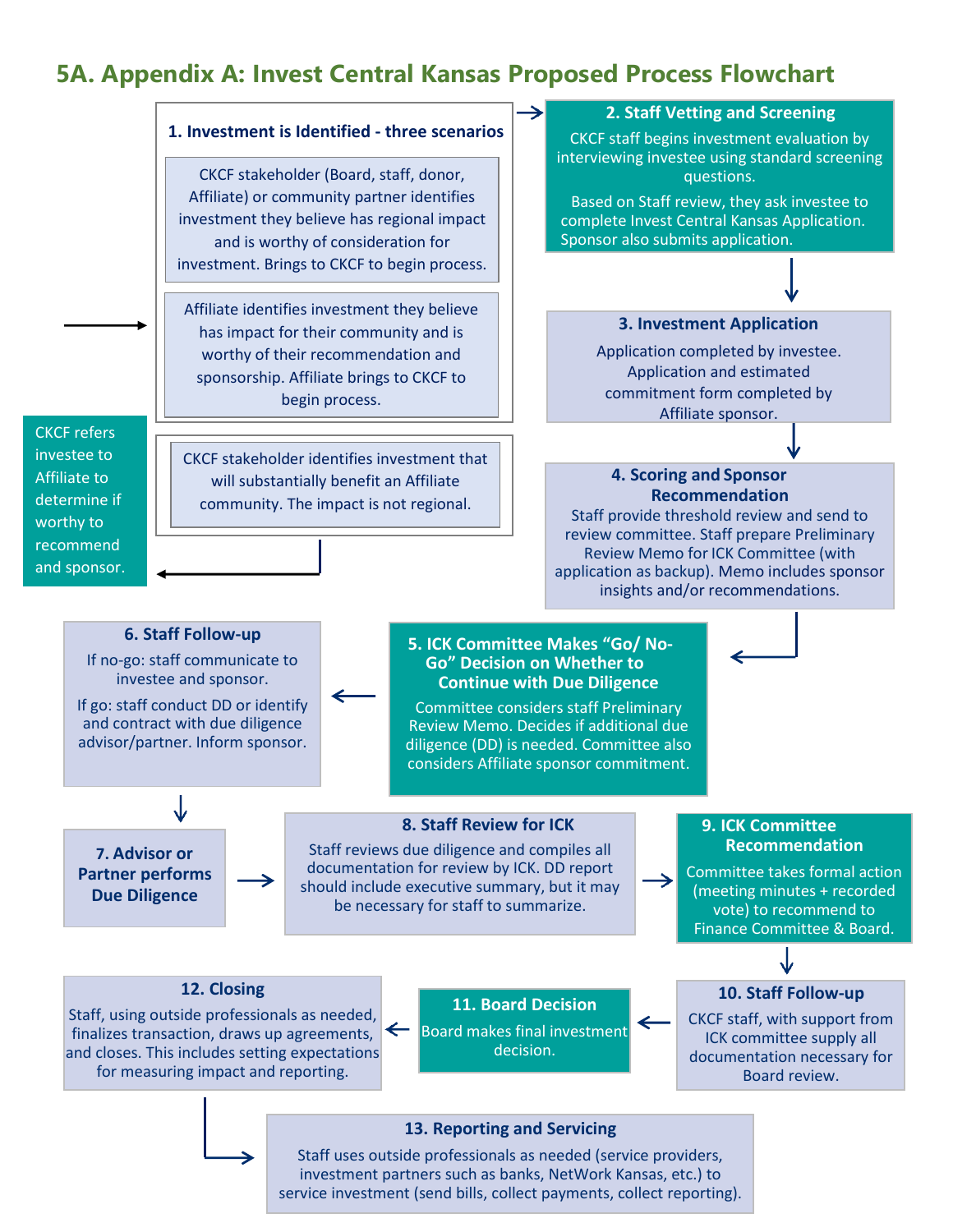### **5B. Appendix B: Invest Central Kansas Local Impact Investing Investment Scorecard**

| <b>Grouping</b>           | <b>Dimension</b>                                            | <b>PREFERABLE - 3</b><br>Investment clearly satisfies stated<br>objectives                                                      | <b>ACCEPTABLE-2</b><br>Not exact match to<br>objectives, but based on<br>other dimensions, will be<br>considered                        | <b>UNDESIRABLE - 1</b><br>Without changes is<br>potentially disqualifying                                                      | <b>DISQUALIFYING - 0</b><br>Investment will not be<br>considered                              |
|---------------------------|-------------------------------------------------------------|---------------------------------------------------------------------------------------------------------------------------------|-----------------------------------------------------------------------------------------------------------------------------------------|--------------------------------------------------------------------------------------------------------------------------------|-----------------------------------------------------------------------------------------------|
| Impact<br><b>Criteria</b> | <b>Desired</b><br><b>Impact/Community</b><br><b>Benefit</b> | Investment is aligned with several<br>of the foundation's impact focus<br>areas                                                 | Investment is aligned<br>with at least one impact<br>focus area                                                                         |                                                                                                                                | Investment does not<br>advance any of the<br>foundation's impact<br>focus areas               |
|                           | <b>Scale and</b><br>Geography                               | Investment has the potential to<br>impact a broad number of<br>residents and communities in<br>Central Kansas                   | Investment has the<br>potential to impact more<br>than one community or<br>population group in<br>Central Kansas                        | Investment is likely to<br>impact a single<br>community or limited<br>number of residents of<br>Central Kansas                 | Investment shows no<br>evidence of community<br>impact for Central Kansas                     |
| Impact<br><b>Criteria</b> | <b>Measurability</b>                                        | Investee proposes well-defined<br>and measurable outcomes and a<br>sound plan to measure and<br>report progress                 | Investee proposes well-<br>defined and measurable<br>outcomes but no clear<br>plan on how to measure<br>will need some assistance       | Investment's outcomes are<br>difficult to measure and will<br>require CKCF staff or<br>committee time or outside<br>consulting |                                                                                               |
|                           | "But for" capital                                           | There is clear rationale for why<br>Invest Central Kansas capital is<br>needed to make the deal happen                          | It is less clear what value<br>the Invest Central Kansas<br>capital brings to the deal                                                  |                                                                                                                                | The deal is very likely to be<br>accomplished without the<br>Invest Central Kansas<br>capital |
|                           | <b>Inclusive financing</b>                                  | Investment will directly impact a<br>defined community or population<br>that has been identified as<br>systemically underserved | Investment will indirectly<br>impact a defined<br>community or population<br>that has been identified<br>as systemically<br>underserved |                                                                                                                                |                                                                                               |
| <b>Subtotal</b>           |                                                             |                                                                                                                                 |                                                                                                                                         |                                                                                                                                |                                                                                               |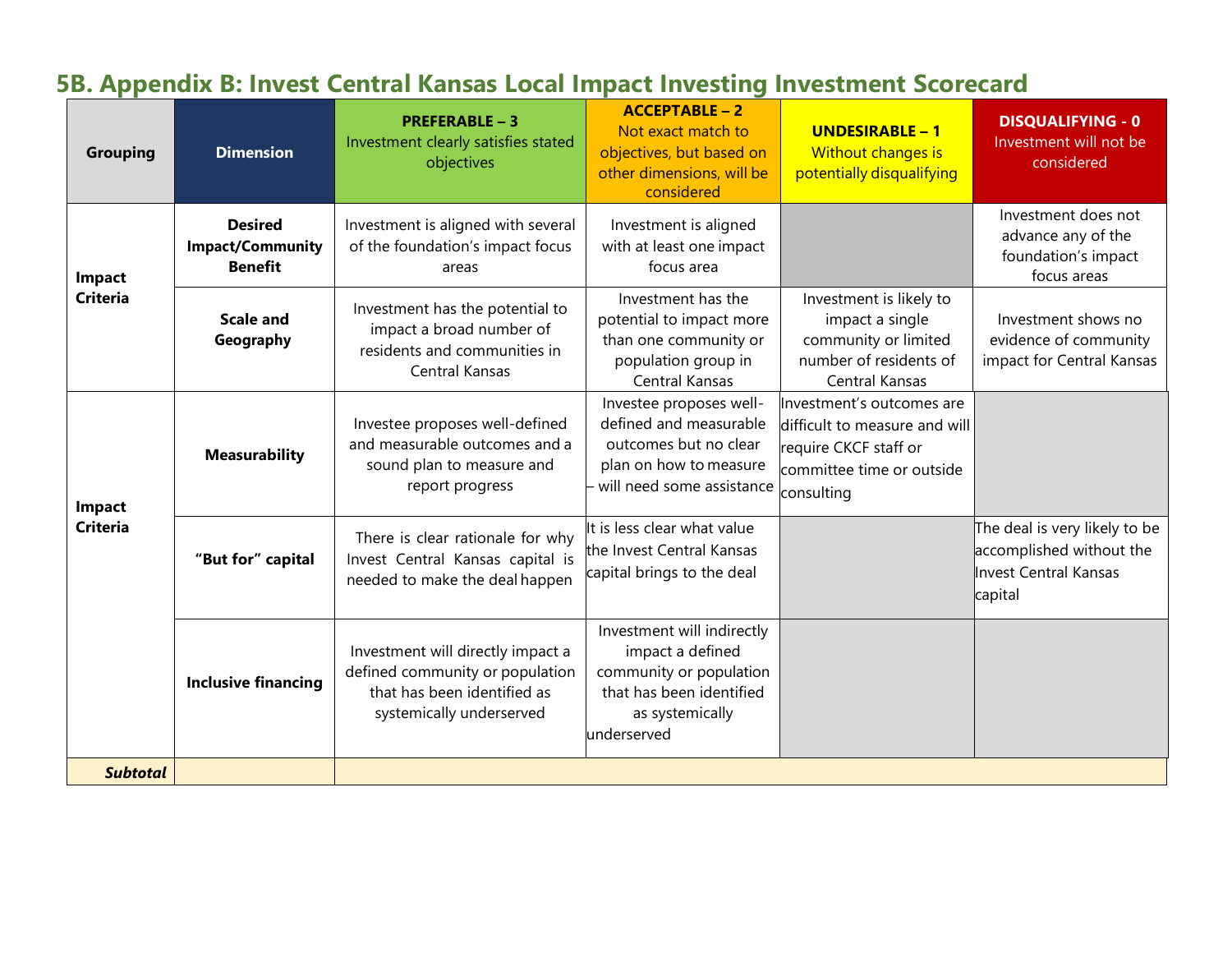|                                         | <b>Dimension</b>                        | <b>PREFERABLE - 3</b><br>Investment clearly satisfies stated<br>objectives                                                                                                        | <b>ACCEPTABLE - 2</b><br>Not exact match to<br>objectives, but based on<br>other dimensions, will be<br>considered                                                                                   | <b>UNDESIRABLE - 1</b><br>Without changes is<br>potentially disqualifying | <b>DISQUALIFYING - 0</b><br>Investment will not be<br>considered                                                        |
|-----------------------------------------|-----------------------------------------|-----------------------------------------------------------------------------------------------------------------------------------------------------------------------------------|------------------------------------------------------------------------------------------------------------------------------------------------------------------------------------------------------|---------------------------------------------------------------------------|-------------------------------------------------------------------------------------------------------------------------|
| <b>Financial</b><br><b>Criteria</b>     | <b>Meets criteria for</b><br>investment | Meets baseline program criteria.<br>Investee understands the<br>proposed investment must be<br>repaid and has communicated a<br>possible repayment source.                        | The investment may not<br>meet all the baseline<br>program criteria, but it is<br>reasonable to see how an<br>investment could be<br>$made - e.g., there is$<br>potential for a financial<br>return. |                                                                           | The capital need is better<br>met with grant than<br>investment given that<br>there is no timely<br>repayment capacity. |
|                                         | <b>Investment Term</b>                  | 2-3 years                                                                                                                                                                         | Up to 5 years                                                                                                                                                                                        | 6-10 years                                                                | More than 10 years                                                                                                      |
|                                         | <b>Financial Return</b>                 | Projected financial return matches<br>or exceeds our financial<br>benchmarks                                                                                                      | Projected financial return<br>is below financial<br>benchmarks                                                                                                                                       |                                                                           | Investment has potential<br>for financial loss. Capital<br>need might be better<br>addressed with a grant.              |
|                                         | <b>Investment Size</b>                  | Less than \$250,000                                                                                                                                                               | \$250,000 to \$500,00                                                                                                                                                                                | More than \$500,000                                                       |                                                                                                                         |
| <b>Subtotal</b>                         |                                         |                                                                                                                                                                                   |                                                                                                                                                                                                      |                                                                           |                                                                                                                         |
| Relationship<br>and<br><b>Expertise</b> | Investee<br>relationship                | Investee is well known to the<br>Foundation or an Affiliate and has<br>a positive history of working with<br>the Foundation/Affiliate                                             | Investee is not known to<br>the Foundation/Affiliate<br>but is well connected to<br>Foundation/Affiliate<br>partners                                                                                 |                                                                           | Investee has no<br>connections to the<br>Foundation, an Affiliate,<br>or the Central Kansas<br>community                |
|                                         | <b>Investee capacity</b>                | Capacity to successfully<br>implement the investment/project<br>is strongly evident $-$ e.g., strong<br>business plan or experience and<br>success in the sector/business<br>type | Investee has limited<br>capacity, but the<br>potential to successfully<br>implement the<br>investment/project with<br>additional support                                                             |                                                                           | Investee capacity to<br>successfully implement<br>the investment/project is<br>lacking                                  |